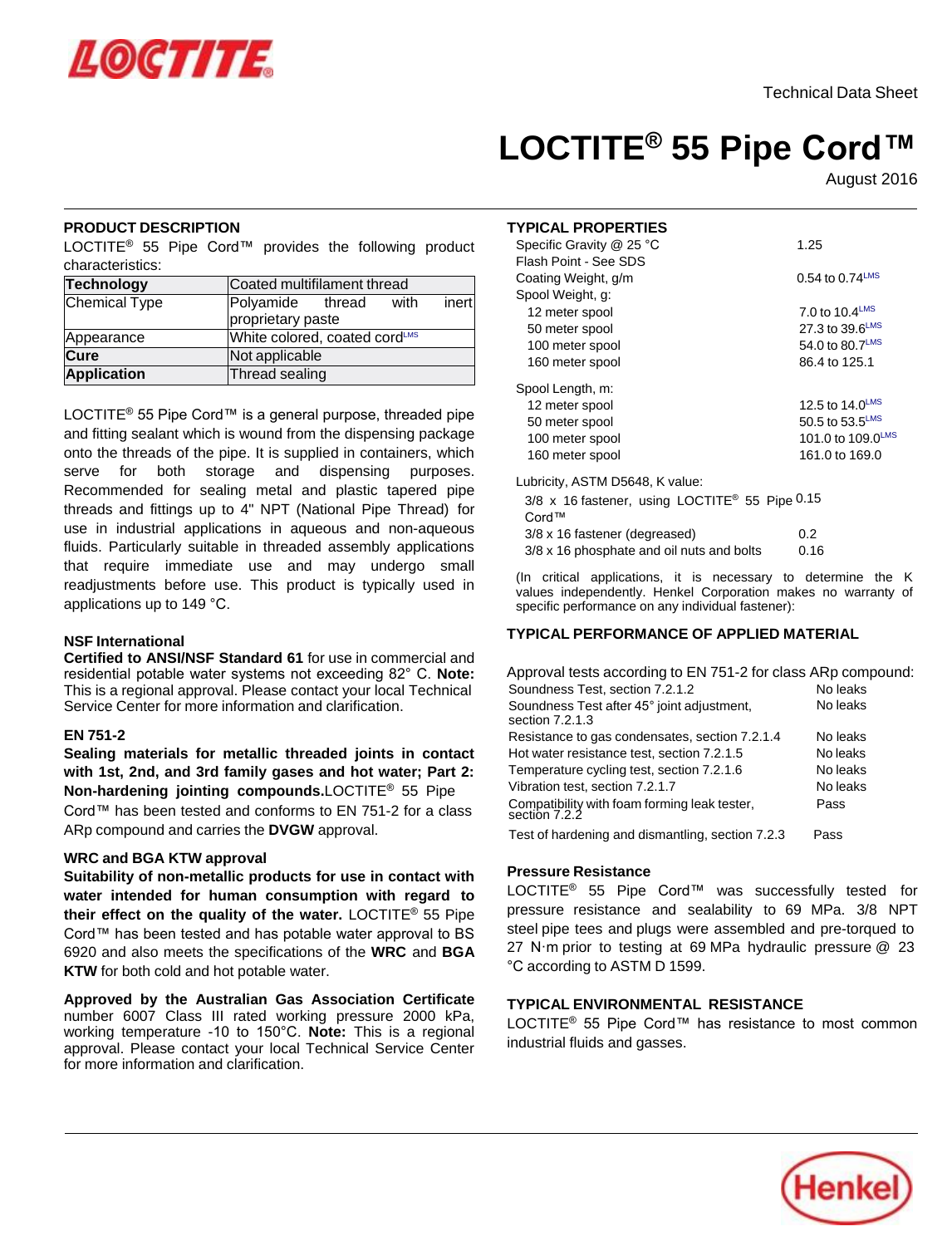#### **Steam Compatibility**

LOCTITE<sup>®</sup> 55 Pipe Cord™ was successfully tested for steam compatiblity to 0.17 MPa. 1.5 " NPT were assembled and tested at 0.17 MPa pressure @ 130 °C for 1,000 hours.

#### **GENERAL INFORMATION**

**This product is not recommended for use in pure oxygen and/or oxygen rich systems and should not be selected as a sealant for chlorine or other strong oxidizing materials.**

**For safe handling information on this product, consult the Safety Data Sheet (SDS).**

#### **Directions for use:**

- 1. Clean parts with a wire brush prior to application of product.
- 2. Hold the end of the Pipe Sealing Cord against the male nipple with one finger approximately two threads away from the end.
- 3. Wind the fiber onto the pipe threads in the same direction of the thread helix starting from the end of the pipe. For optimum performance, the grooves of the threads should be filled without completely masking the pitches of the thread.

**NOTE**: It is not necessary to follow the valley of the thread.

- 4. **CAUTION**: Do not over-apply the Pipe Sealing Cord. Excessive material tends to be pushed off as fittings are assembled, and it also becomes mechanically more difficult to complete the engagement.
- 5. Cut the required length off with the integrated cutting tool and smooth the loose end onto the pitches of the pipe thread.
- 6. LOCTITE® 55 Pipe Cord™ can be adjusted up to 45° after tightening.

# **Usage/Application Information Note:**

The following is a guideline for how much LOCTITE  $^{\circledR}$ Cord™ to use per pipe diameter.

| <b>Pipe Diameter</b> |              | Number of turns (wraps) |  |  |
|----------------------|--------------|-------------------------|--|--|
|                      | <b>Metal</b> | <b>Plastic</b>          |  |  |
| $\frac{1}{2}$ "      | 6 to 8       | 12 to 15                |  |  |
| $\frac{3}{4}$ "      | 7 to 9       | 15 to 25                |  |  |
| 1"                   | 8 to 12      | 20 to 30                |  |  |
| $1\frac{1}{2}$ "     | 10 to 15     | 25 to 35                |  |  |
| 2"                   | 15 to 25     |                         |  |  |
| $2\frac{1}{2}$ "     | 20 to 30     |                         |  |  |
| 3"                   | 25 to 35     |                         |  |  |
| $3\frac{1}{2}$ "     | 30 to 40     |                         |  |  |
| 4 "                  | 35 to 45     |                         |  |  |

LOCTITE<sup>®</sup> 55 Pipe Cord™ provides sealing against cold water and compresed air on plastic pipe threads when applied

#### **Loctite Material SpecificationLMS**

LMS dated January 26, 2005. Test reports for each batch are available for the indicated properties. LMS test reports include selected QC test parameters considered appropriate to specifications for customer use. Additionally, comprehensive controls are in place to assure product quality and consistency. Special customer specification requirements may be coordinated through Henkel Quality.

#### **Storage**

Store product in the unopened container in a dry location. Storage information may be indicated on the product container labeling.

**Optimal Storage: 8 °C to 21 °C. Storage below 8 °C or greater than 28 °C can adversely affect product properties**. Material removed from containers may be contaminated during use. Do not return product to the original container. Henkel Corporation cannot assume responsibility for product which has been contaminated or stored under conditions other than those previously indicated. If additional information is required, please contact your local Technical Service Center or Customer Service Representative.

#### **Conversions**

 $(^{\circ}C \times 1.8) + 32 = ^{\circ}F$ kV/mm  $x$  25.4 = V/mil  $mm / 25.4 = inches$  $\mu$ m / 25.4 = mil  $N \times 0.225 = lb$ N/mm  $x$  5.71 = lb/in  $N/mm<sup>2</sup>$  x 145 = psi MPa  $x$  145 = psi  $N·m \times 8.851 = lb·in$  $N·m \times 0.738 = lb·ft$  $N·mm \times 0.142 = oz·in$  $mPa·s = cP$ 

The information provided in this Technical Data Sheet (TDS) including the recommendations for use and application of the product are based on our knowledge and experience of the product as at the date of this TDS. The product can have a variety of different applications as well as differing application and working conditions in your environment that are beyond our control. Henkel is, therefore, not liable for the suitability of our product for the production processes and conditions in respect of which you use them, as well as the intended applications and results. We strongly recommend that you carry out your own prior trials to confirm such suitability of our product.

Any liability in respect of the information in the Technical Data Sheet or any other written or oral recommendation(s) regarding the concerned product is excluded, except if otherwise explicitly agreed and except in relation to death or personal injury caused by our negligence and any liability under any applicable mandatory product liability law.

**In case products are delivered by Henkel Belgium NV, Henkel Electronic Materials NV, Henkel Nederland BV, Henkel Technologies France SAS and Henkel France SA please additionally note the following:**

In case Henkel would be nevertheless held liable, on whatever legal ground, Henkel's liability will in no event exceed the amount of the concerned delivery.

#### properly in a sufficient amount. **In case products are delivered by Henkel Colombiana, S.A.S. the following disclaimer is applicable:**

The information provided in this Technical Data Sheet (TDS) including the recommendations for use and application of the product are based on our knowledge and experience of the product as at the date of this TDS. Henkel is,

# **ООО ТД «ТЕХАУС ул. Черницынский пр-д., д.3, оф.4303,107241, Москва, Россия, тел.: +7 495 664 9415, E-mail: sale@tehouse.ru, www.tehouse.shop**